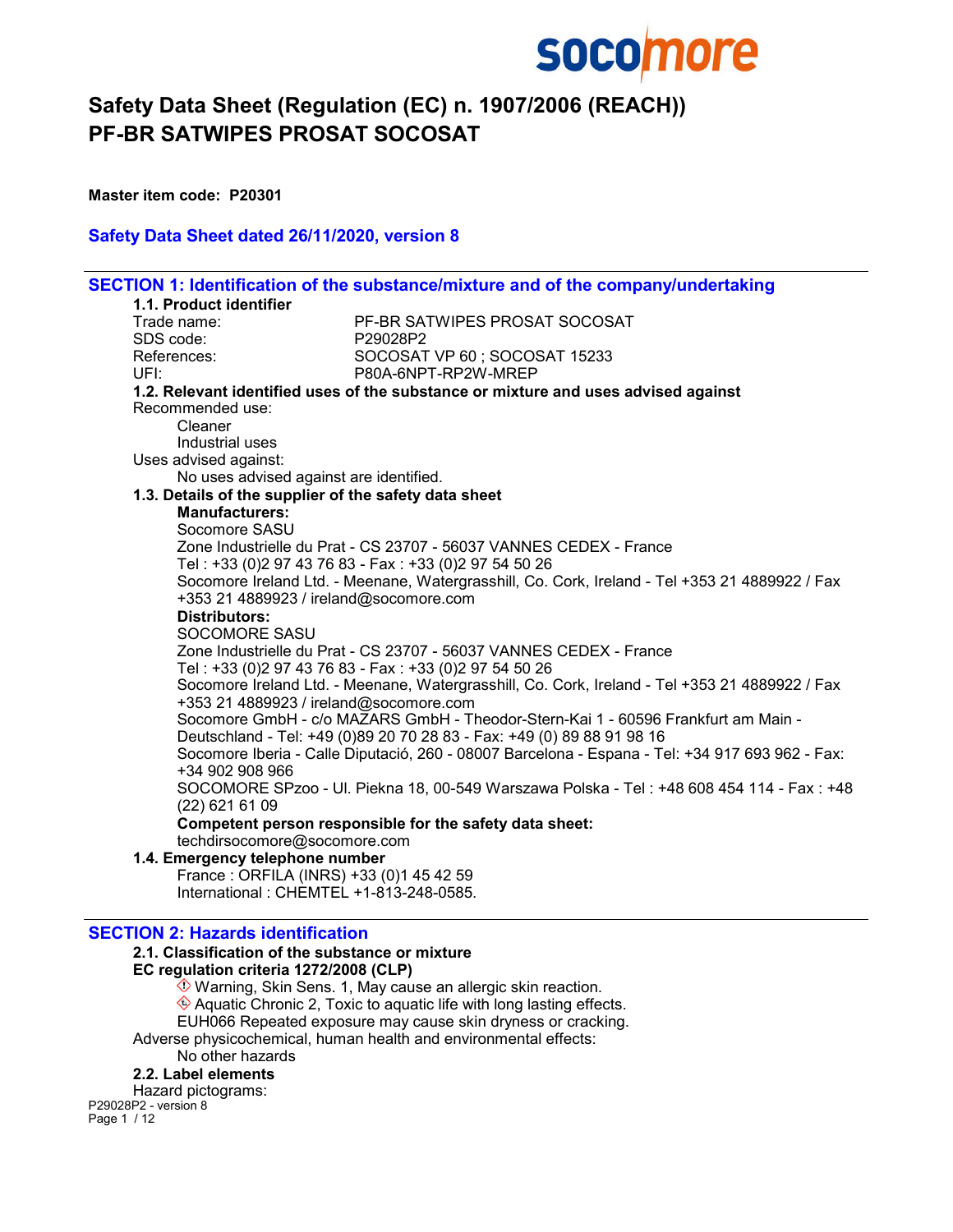# **socomore**

# Safety Data Sheet (Regulation (EC) n. 1907/2006 (REACH)) PF-BR SATWIPES PROSAT SOCOSAT



Warning

Hazard statements:

H317 May cause an allergic skin reaction.

H411 Toxic to aquatic life with long lasting effects.

Precautionary statements:

P261 Avoid breathing vapours.

P273 Avoid release to the environment.

P280 Wear protective gloves and eye/face protection.

P333+P313 If skin irritation or rash occurs: Get medical advice/attention.

P362+P364 Take off contaminated clothing and wash it before reuse.

P391 Collect spillage.

Special Provisions:

EUH066 Repeated exposure may cause skin dryness or cracking.

**Contains** 

ORANGE, SWEET, EXTRACT

Special provisions according to Annex XVII of REACH and subsequent amendments: None

#### 2.3. Other hazards

vPvB Substances: None - PBT Substances: None Other Hazards:

No other hazards

SECTION 2: Hazards identification

If brought into contact with the skin, the product may cause sensitisation of the skin. Repeated exposure to the product may cause skin dryness or cracking. Toxic to aquatic organisms, may cause long-term adverse effects in the aquatic environment.

## SECTION 3: Composition/information on ingredients

## 3.1. Substances

N.A.

3.2. Mixtures

Hazardous components within the meaning of the CLP regulation and related classification:

| Qty                  | <b>Name</b>                                                                    | <b>Ident. Number</b>          |                                             | <b>Classification</b>                                                                                                                                                                    |
|----------------------|--------------------------------------------------------------------------------|-------------------------------|---------------------------------------------|------------------------------------------------------------------------------------------------------------------------------------------------------------------------------------------|
| $>= 60\%$ -<br>< 70% | HYDROCARBONS,<br>$C11-C13,$ ,<br><b>ISOALKANES, &lt;2%</b><br><b>AROMATICS</b> | EC:<br>REACH No.: 01-         | 920-901-0<br>2119456810<br>-40              | <b>♦ 3.10/1 Asp. Tox. 1 H304</b><br><b>EUH066</b>                                                                                                                                        |
| ⊦>= 3% -<br>$< 5\%$  | ORANGE, SWEET,<br><b>EXTRACT</b>                                               | CAS:<br>EC:<br>REACH No.: 01- | 8028-48-6<br>232-433-8<br>2119493353<br>-35 | 2.6/3 Flam. Liq. 3 H226<br>3.2/2 Skin Irrit. 2 H315<br><b>♦ 3.4.2/1 Skin Sens, 1 H317</b><br>♦ 3.10/1 Asp. Tox. 1 H304<br>♦4.1/A1 Aquatic Acute 1 H400<br>♦4.1/C1 Aquatic Chronic 1 H410 |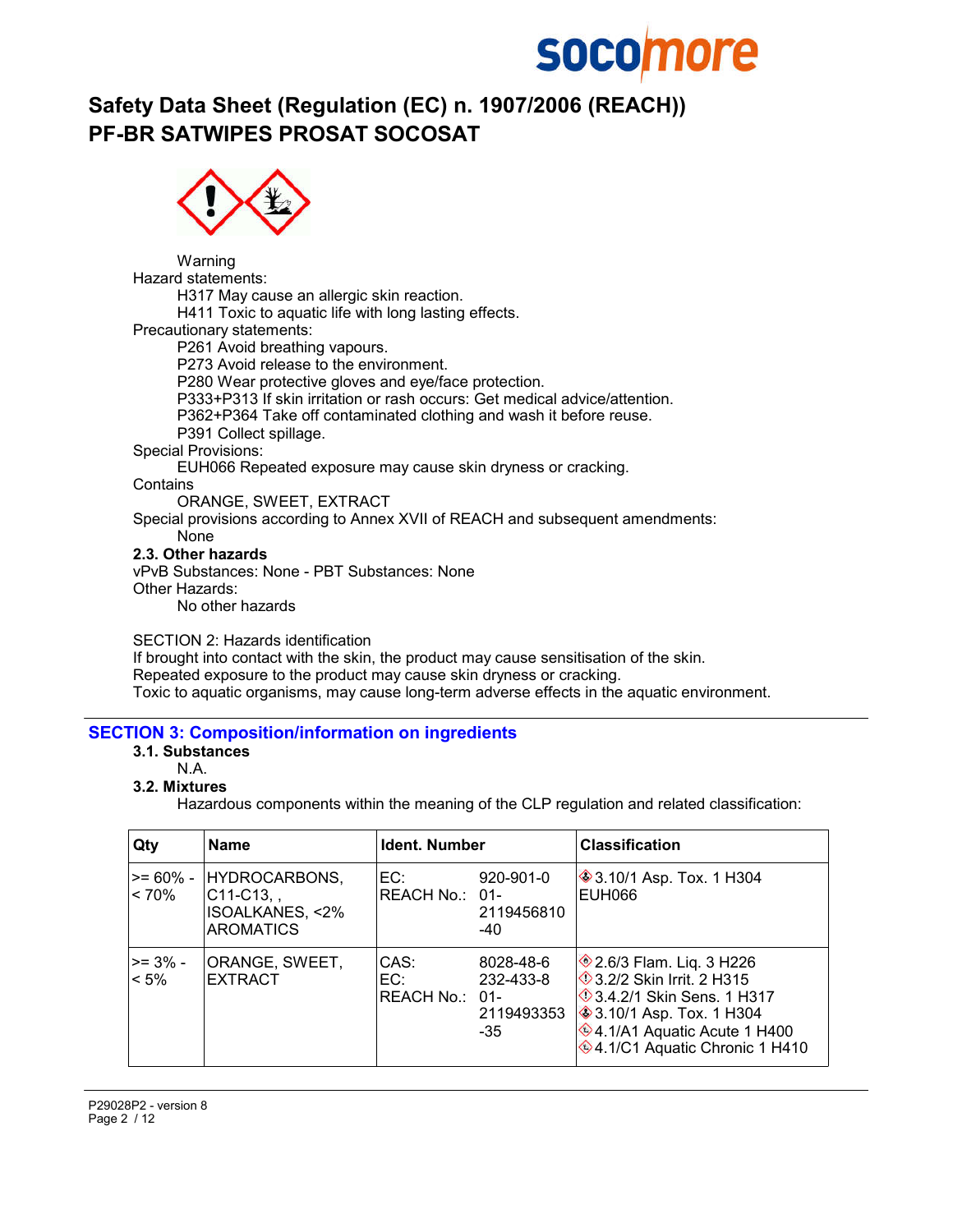# **socomore**

# Safety Data Sheet (Regulation (EC) n. 1907/2006 (REACH)) PF-BR SATWIPES PROSAT SOCOSAT

## SECTION 4: First aid measures

4.1. Description of first aid measures

In case of skin contact:

Immediately take off all contaminated clothing.

Areas of the body that have - or are only even suspected of having - come into contact with the product must be rinsed immediately with plenty of running water and possibly with soap. Wash thoroughly the body (shower or bath).

Remove contaminated clothing immediately and dispose of safely.

In case of eyes contact:

In case of contact with eyes, rinse immediately with plenty of water and seek medical advice. In case of Ingestion:

Do not induce vomiting. Obtain a medical examination.

In case of Inhalation:

Remove casualty to fresh air and keep warm and at rest.

#### 4.2. Most important symptoms and effects, both acute and delayed None

## 4.3. Indication of any immediate medical attention and special treatment needed

In case of accident or unwellness, seek medical advice immediately (show directions for use or safety data sheet if possible).

Treatment:

No particular treatment.

# SECTION 5: Firefighting measures

#### 5.1. Extinguishing media

Suitable extinguishing media: Water. Carbon dioxide (CO2). Extinguishing media which must not be used for safety reasons: None in particular.

#### 5.2. Special hazards arising from the substance or mixture

Do not inhale explosion and combustion gases.

Burning produces heavy smoke.

## 5.3. Advice for firefighters

Use suitable breathing apparatus .

Collect contaminated fire extinguishing water separately. This must not be discharged into drains. Move undamaged containers from immediate hazard area if it can be done safely.

## SECTION 6: Accidental release measures

#### 6.1. Personal precautions, protective equipment and emergency procedures

Wear personal protection equipment. Remove persons to safety.

See protective measures under point 7 and 8.

#### 6.2. Environmental precautions

Do not allow to enter into soil/subsoil. Do not allow to enter into surface water or drains. Retain contaminated washing water and dispose it. In case of gas escape or of entry into waterways, soil or drains, inform the responsible authorities. Suitable material for taking up: absorbing material, organic, sand

#### 6.3. Methods and material for containment and cleaning up Wash with plenty of water.

6.4. Reference to other sections See also section 8 and 13

P29028P2 - version 8 Page 3 / 12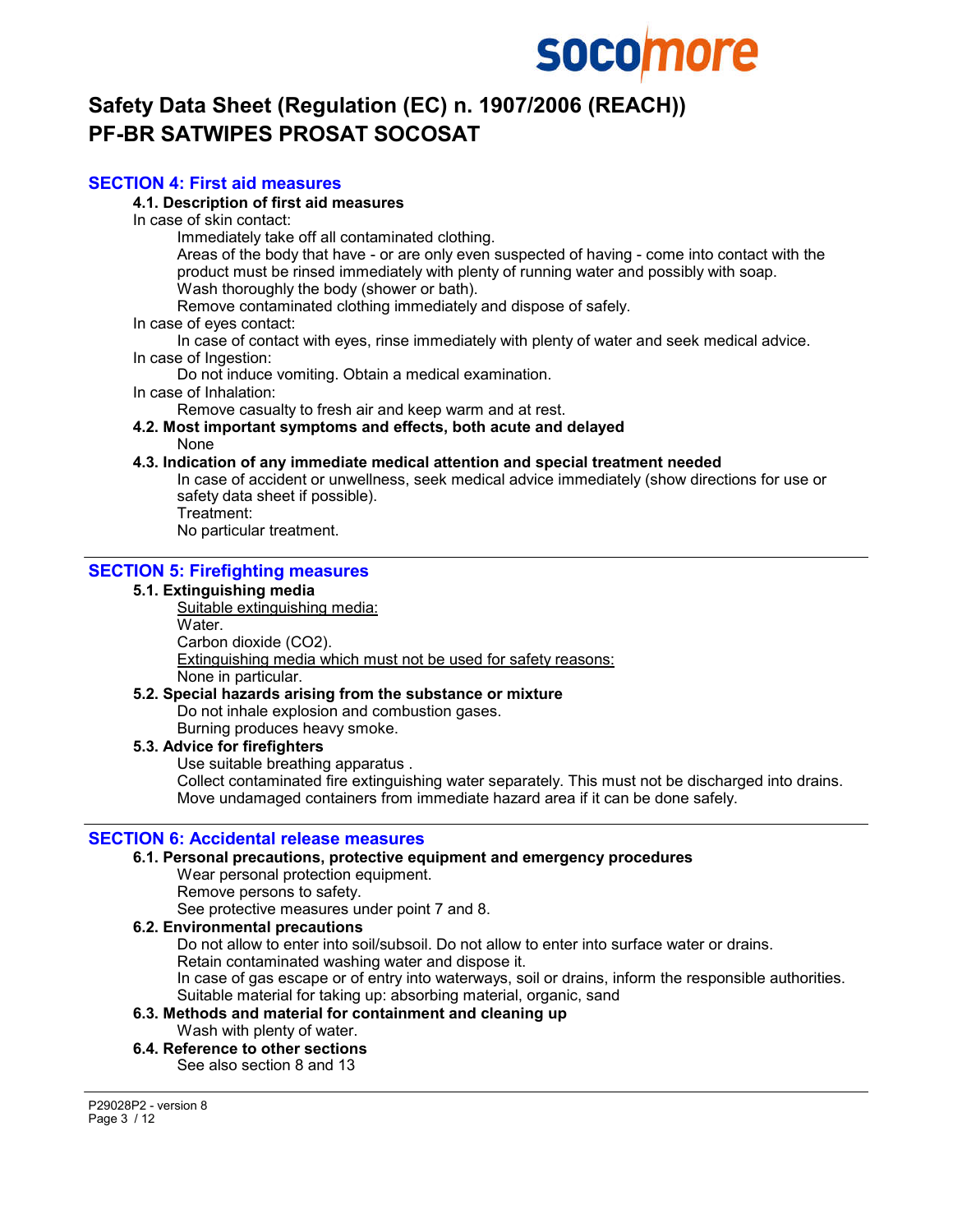

## SECTION 7: Handling and storage

#### 7.1. Precautions for safe handling

Avoid contact with skin and eyes, inhalation of vapours and mists. Don't use empty container before they have been cleaned. Before making transfer operations, assure that there aren't any incompatible material residuals in the containers. See also section 8 for recommended protective equipment. Advice on general occupational hygiene: Contamined clothing should be changed before entering eating areas. Do not eat or drink while working.

# 7.2. Conditions for safe storage, including any incompatibilities

Avoid vapor emissions.

Keep away from food, drink and feed. Incompatible materials: None in particular. Instructions as regards storage premises: Adequately ventilated premises.

#### 7.3. Specific end use(s)

None in particular

#### SECTION 8: Exposure controls/personal protection

## 8.1. Control parameters

#### Occupational exposure limit values

HYDROCARBONS, C11-C13, , ISOALKANES, <2% AROMATICS

- OEL Type: National - TWA: 1200 mg/m3, 171 ppm - Notes: vapour, ExxonMobil

#### DNEL Exposure Limit Values

ORANGE, SWEET, EXTRACT - CAS: 8028-48-6

Worker Professional: 8.89 mg/kg b.w./day - Consumer: 4.44 mg/kg b.w./day - Exposure: Human Dermal - Frequency: Long Term, systemic effects Worker Professional: 185.8 µg/cm2 - Consumer: 92.9 µg/cm2 - Exposure: Human Dermal - Frequency: Short Term, local effects Worker Professional: 31.1 mg/m3 - Consumer: 7.78 mg/m3 - Exposure: Human Inhalation - Frequency: Long Term, systemic effects Consumer: 4.44 mg/kg b.w./day - Exposure: Human Oral - Frequency: Long Term, systemic effects

PNEC Exposure Limit Values

ORANGE, SWEET, EXTRACT - CAS: 8028-48-6 Target: Fresh Water - Value: 5.4 mg/l Target: Marine water - Value: 0.54 mg/l Target: PNEC01 - Value: 5.77 mg/l Target: Freshwater sediments - Value: 1.3 mg/kg Target: Marine water sediments - Value: 0.13 mg/kg Target: Soil (agricultural) - Value: 0.261 mg/kg Target: Microorganisms in sewage treatments - Value: 2.1 mg/l Target: PNEC02 - Value: 13.3 mg/l

Biological Exposure Index

N.A.

8.2. Exposure controls

P29028P2 - version 8 Page 4 / 12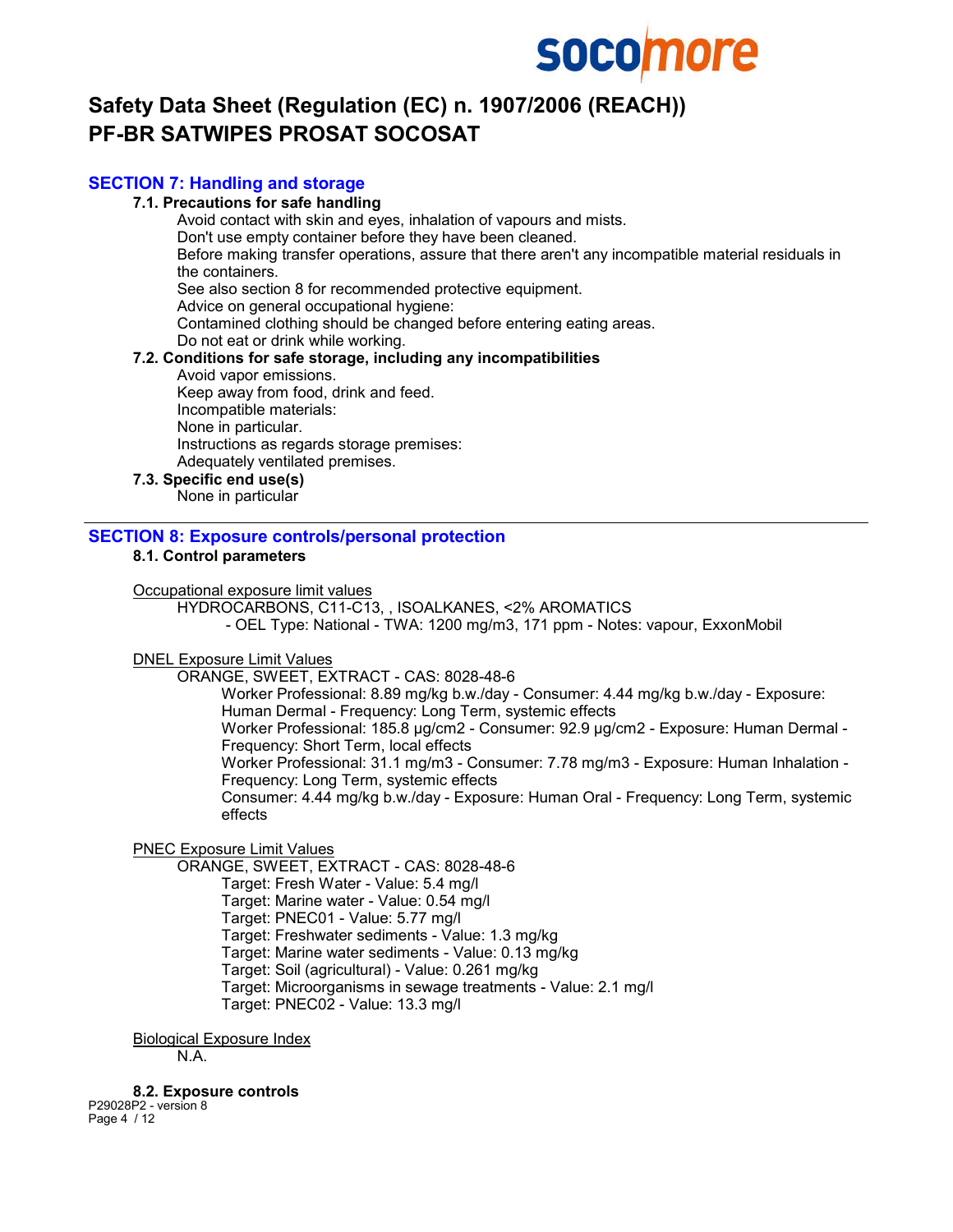

See below, example of PPE to use.

Eye protection: Safety goggles (EN 166) Protection for skin: Chemical protection clothing. (type 3 - EN14605) Chemical protection clothing. (type 5 - EN13982-1) Chemical protection clothing. (type 6 - EN13034) Protection for hands: Suitable gloves type: NF EN374 NBR (nitrile rubber). PVA (Polyvinyl alcohol). Respiratory protection: Use adequate protective respiratory equipment. Filtering Half-face mask (EN 149). Thermal Hazards: None Environmental exposure controls: None Appropriate engineering controls: None Other conditions affecting workers exposure: None

#### SECTION 9: Physical and chemical properties

## 9.1. Information on basic physical and chemical properties

| <b>Properties</b>                                | Value                     | Method: | <b>Notes</b> |
|--------------------------------------------------|---------------------------|---------|--------------|
| Appearance and colour:                           | Liquid coated<br>on wipes | --      |              |
| Odour:                                           | N.A.                      | --      | --           |
| Odour threshold:                                 | N.A.                      | --      | --           |
| pH:                                              | N.A.                      | --      | --           |
| Melting point / freezing<br>point:               | Not Relevant              | --      | --           |
| Initial boiling point and<br>boiling range:      | 193 °C                    | --      | --           |
| Flash point (°C):                                | $>60^{\circ}$ C           | --      | --           |
| Flash Point (°F):                                | $>140^{\circ}$ F          | --      | --           |
| Evaporation rate:                                | N.A.                      | --      | --           |
| Solid/gas flammability:                          | N.A.                      | --      | --           |
| Upper/lower flammability<br>or explosive limits: | N.A.                      | --      | --           |
| Vapour pressure:                                 | N.A.                      | --      | --           |

P29028P2 - version 8 Page 5 / 12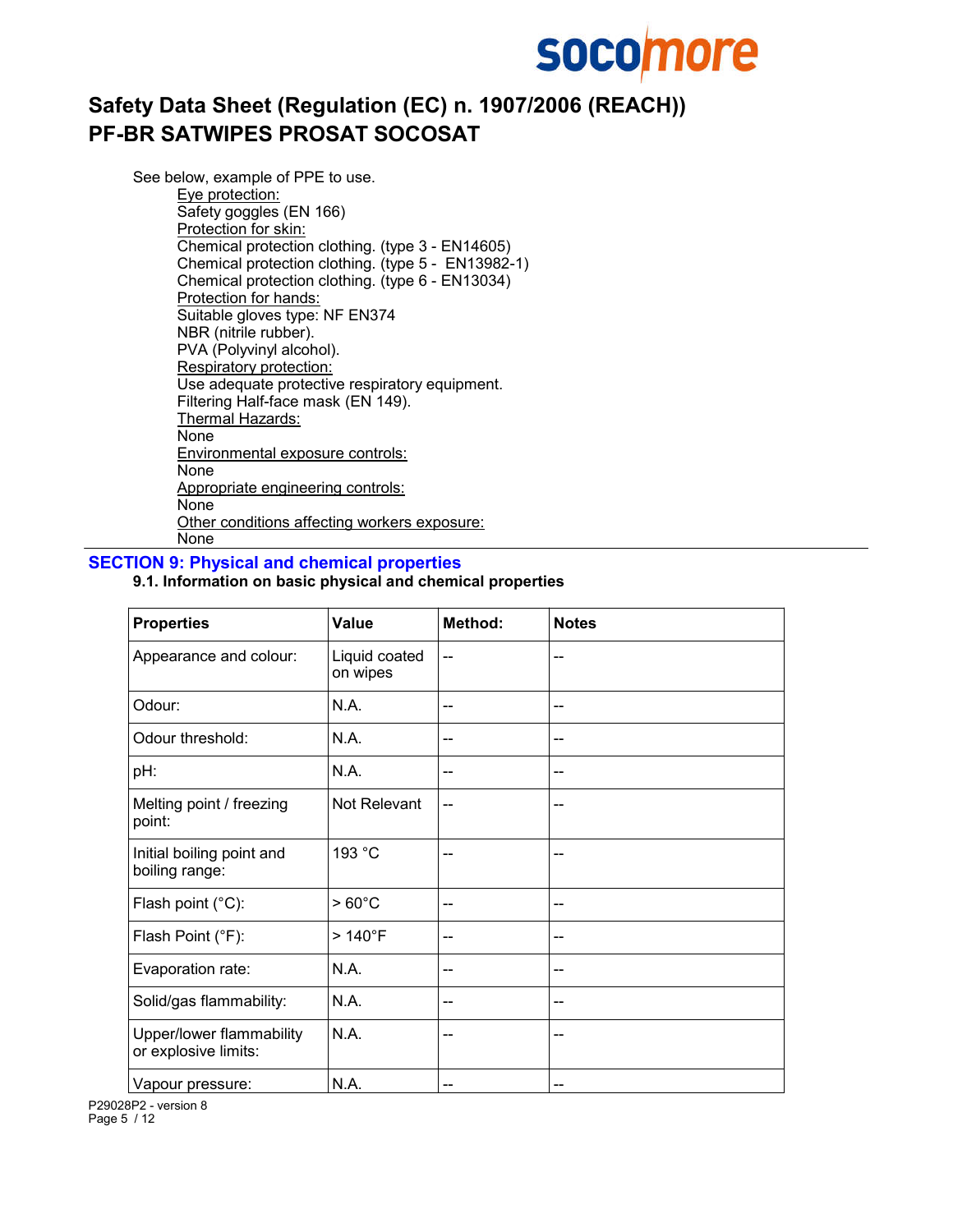

| Vapour density:                              | N.A.             | -- | --    |
|----------------------------------------------|------------------|----|-------|
| Relative density:                            | 0.765            | -- | --    |
| Solubility in water:                         | <b>INSOLUBLE</b> | -- | --    |
| Solubility in oil:                           | N.A.             | -- | --    |
| Partition coefficient (n-<br>octanol/water): | N.A.             | -- | --    |
| Auto-ignition temperature:                   | N.A.             | -- | --    |
| Decomposition<br>temperature:                | N.A.             | -- | $- -$ |
| Viscosity:                                   | N.A.             | -- | $- -$ |
| Explosive properties:                        | N.A.             | -- | $- -$ |
| Oxidizing properties:                        | N.A.             |    | --    |

#### 9.2. Other information

| <b>Properties</b>                              | <b>Value</b> | Method: | <b>Notes</b> |
|------------------------------------------------|--------------|---------|--------------|
| Miscibility:                                   | N.A.         | --      | --           |
| Fat Solubility:                                | N.A.         | $- -$   | --           |
| Conductivity:                                  | N.A.         | --      | --           |
| <b>Substance Groups</b><br>relevant properties | N.A.         | --      | --           |

Volatile Organic compounds - VOCs = 765 g/l

## SECTION 10: Stability and reactivity

#### 10.1. Reactivity

- Stable under normal conditions
- 10.2. Chemical stability
	- Stable under normal conditions
- 10.3. Possibility of hazardous reactions None
- 10.4. Conditions to avoid Stable under normal conditions.
- 10.5. Incompatible materials None in particular.
- 10.6. Hazardous decomposition products None.

## SECTION 11: Toxicological information

P29028P2 - version 8 Page 6 / 12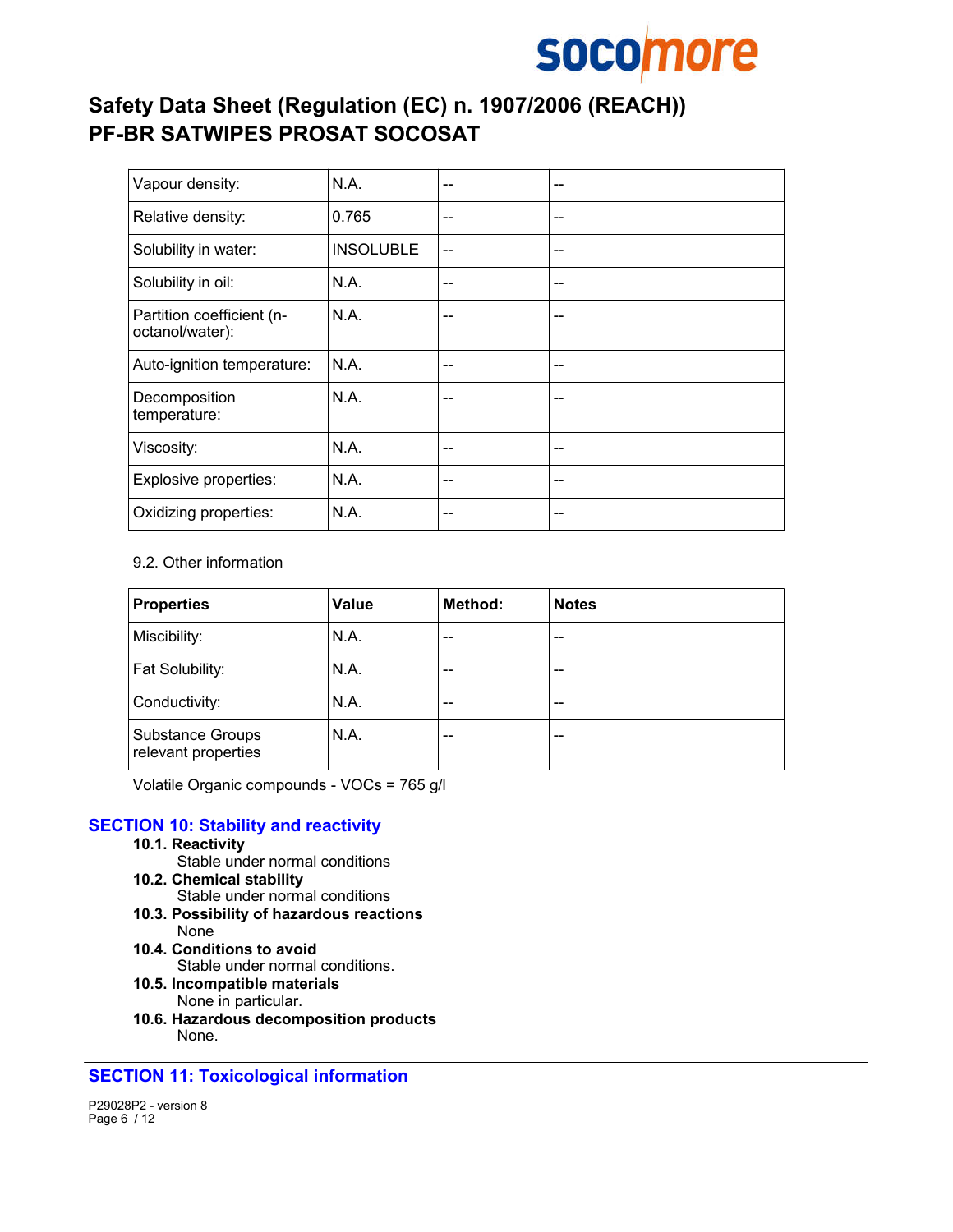

#### 11.1. Information on toxicological effects

Toxicological information of the product: N.A.

Toxicological information of the main substances found in the product: HYDROCARBONS, C11-C13, , ISOALKANES, <2% AROMATICS Acute toxicity: Test: Genotoxicity - Route: Inhalation Vapour - Species: Rat > 5000 mg/m3 - Duration: 8h Test: LD50 - Route: Oral - Species: Rat > 5000 mg/kg Test: LD50 - Route: Skin - Species: Rabbit > 5000 mg/kg ORANGE, SWEET, EXTRACT - CAS: 8028-48-6 Acute toxicity: Test: LD50 - Route: Oral - Species: Rat > 5000 mg/kg Test: LD50 - Route: Skin - Species: Rat > 5000 mg/kg STOT-repeated exposure: Test: LOAEL - Species: Mouse = 1000 MGKGBWDAY

If not specified in other sections, the information required in Regulation (EU)2015/830 listed below must be considered as not relevant.:

Acute toxicity; Skin corrosion/irritation; Serious eye damage/irritation; Respiratory or skin sensitisation; Germ cell mutagenicity; Carcinogenicity; Reproductive toxicity; STOT-single exposure; STOT-repeated exposure; Aspiration hazard.

Other toxicological information: ORANGE, SWEET, EXTRACT Skin contact: May cause skin irritation. May cause skin allergy.

## SECTION 12: Ecological information

#### 12.1. Toxicity Adopt good working practices, so that the product is not released into the environment. HYDROCARBONS, C11-C13, , ISOALKANES, <2% AROMATICS a) Aquatic acute toxicity: Endpoint: DSEO-R (NOELR) - Species: Algae = 1000 mg/l - Duration h: 72 - Notes: Pseudokirchneriella subcapitata Endpoint: EL0 - Species: Algae = 1000 mg/l - Duration h: 72 - Notes: Pseudokirchneriella subcapitata Endpoint: EL0 - Species: Daphnia = 1000 mg/l - Duration h: 48 - Notes: Daphnia magna Endpoint: LL0 - Species: Fish = 1000 mg/l - Duration h: 96 - Notes: Onchohynchus mykiss b) Aquatic chronic toxicity: Endpoint: DSEO-R (NOELR) - Species: Daphnia = 1 mg/l - Duration h: 504 - Notes: Daphnia magna ORANGE, SWEET, EXTRACT - CAS: 8028-48-6 a) Aquatic acute toxicity: Endpoint: EC50 - Species: Daphnia = 0.67 mg/l - Duration h: 48 P29028P2 - version 8 Page 7 / 12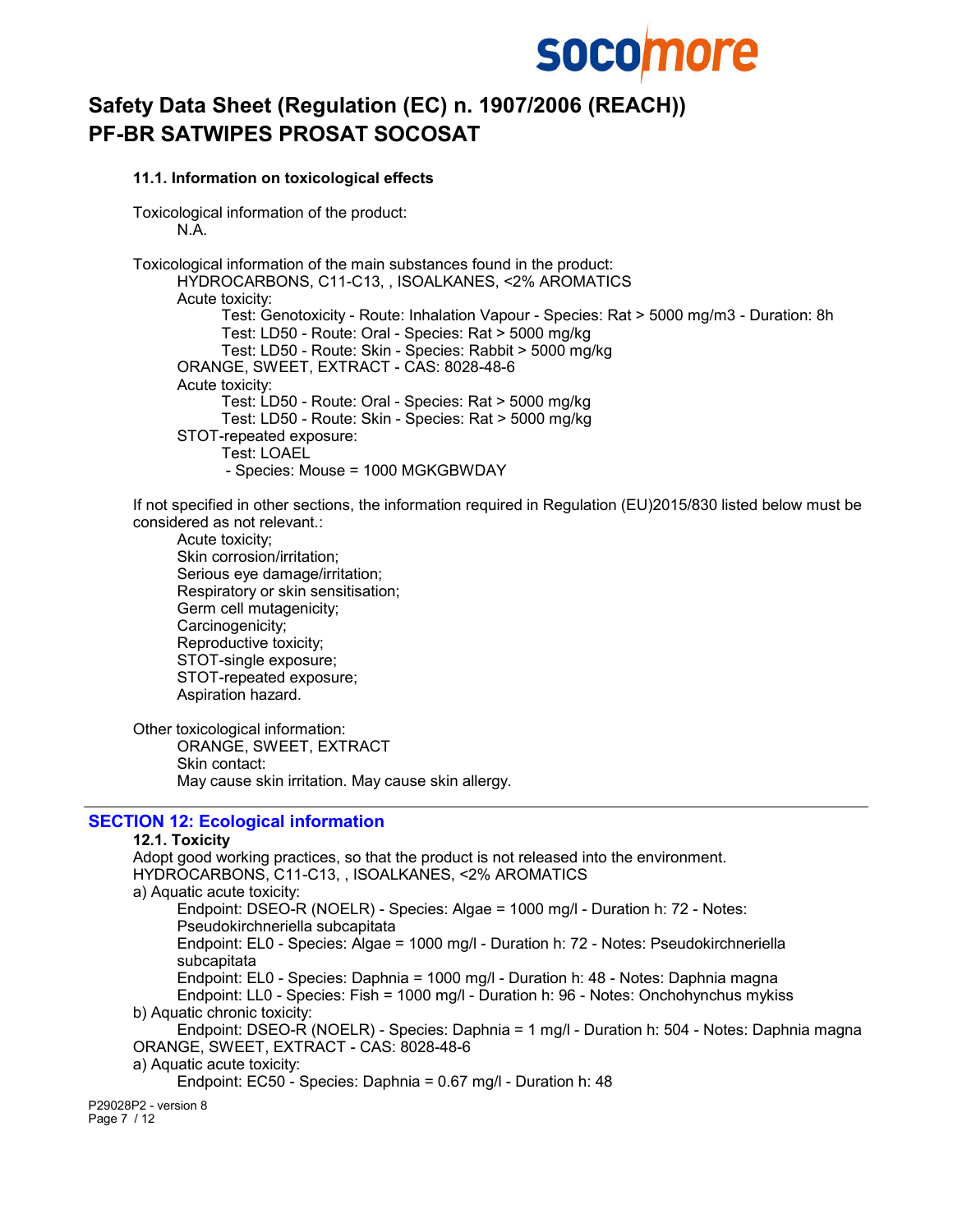

Endpoint: LC50 - Species: Fish = 0.7 mg/l - Duration h: 96 Endpoint: EC50 - Species: Algae = 150 mg/l - Duration h: 72 - Notes: GrünalgeDesmodesmusSub 12.2. Persistence and degradability HYDROCARBONS, C11-C13, , ISOALKANES, <2% AROMATICS Biodegradability: Biodegradability rate - Duration: 28 days - %: 31.3 ORANGE, SWEET, EXTRACT - CAS: 8028-48-6 Biodegradability: Biodegradability rate - Test: OECD 301B - Duration: 28 days - %: 72 - 83.4 12.3. Bioaccumulative potential ORANGE, SWEET, EXTRACT - CAS: 8028-48-6 BCF 1.502 - 2.597 12.4. Mobility in soil N.A. 12.5. Results of PBT and vPvB assessment vPvB Substances: None - PBT Substances: None 12.6. Other adverse effects No harmful effects expected.

SECTION 13: Disposal considerations

#### 13.1. Waste treatment methods

Recover if possible. In so doing, comply with the local and national regulations currently in force. Codes of wastes (Décision 2001/573/EC, Directive 2006/12/EEC, Directive 94/31/EEC on hazardous waste):

15 02 02\* absorbents, filter materials (including oil filters not otherwise specified), wiping cloths, protective clothing contaminated by dangerous substances

| <b>SECTION 14: Transport information</b> |                                                                                                                                     |
|------------------------------------------|-------------------------------------------------------------------------------------------------------------------------------------|
|                                          |                                                                                                                                     |
| 14.1. UN number                          |                                                                                                                                     |
| ADR-UN Number:                           | 3077                                                                                                                                |
| IATA-UN Number:                          | 3077                                                                                                                                |
| IMDG-UN Number:                          | 3077                                                                                                                                |
| 14.2. UN proper shipping name            |                                                                                                                                     |
| ADR-Shipping Name:                       | ENVIRONMENTALLY HAZARDOUS SUBSTANCE, SOLID,<br>N.O.S. (ORANGE, SWEET, EXTRACT, HYDROCARBONS,<br>C11-C13, ISOALKANES, <2% AROMATICS) |
| IATA-Shipping Name:                      | ENVIRONMENTALLY HAZARDOUS SUBSTANCE, SOLID,<br>N.O.S.(ORANGE, SWEET, EXTRACT, HYDROCARBONS,<br>C11-C13, ISOALKANES, <2% AROMATICS)  |
| <b>IMDG-Shipping Name:</b>               | ENVIRONMENTALLY HAZARDOUS SUBSTANCE, SOLID,<br>N.O.S. (ORANGE, SWEET, EXTRACT, HYDROCARBONS,<br>C11-C13, ISOALKANES, <2% AROMATICS) |
| 14.3. Transport hazard class(es)         |                                                                                                                                     |
| ADR-Class:                               | 9                                                                                                                                   |
| ADR - Hazard identification number:      | 90                                                                                                                                  |
| IATA-Class:                              | 9                                                                                                                                   |
| IATA-Label:                              | 9                                                                                                                                   |
| IMDG-Class:                              | 9                                                                                                                                   |
| 14.4. Packing group                      |                                                                                                                                     |
| ADR-Packing Group:                       | Ш                                                                                                                                   |
| IATA-Packing group:                      | $\mathbf{III}$                                                                                                                      |
| P29028P2 - version 8<br>Page 8 / 12      |                                                                                                                                     |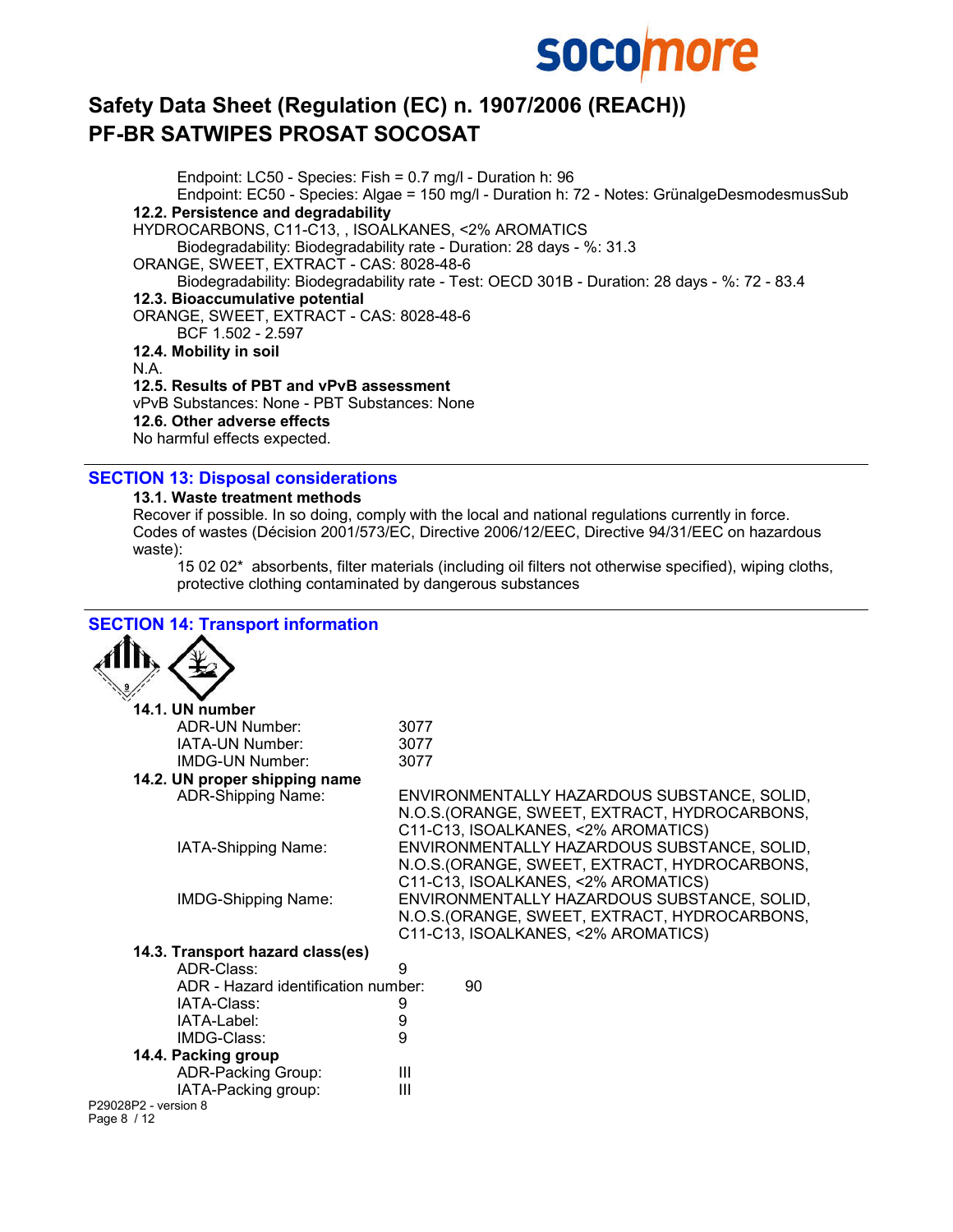

| IMDG-Packing group:                                     | Ш                                                                        |
|---------------------------------------------------------|--------------------------------------------------------------------------|
| 14.5. Environmental hazards                             |                                                                          |
| ADR-Enviromental Pollutant:                             | Yes                                                                      |
| IMDG-Marine pollutant:                                  | Yes                                                                      |
| Most important toxic component:                         | ORANGE, SWEET, EXTRACT                                                   |
| 14.6. Special precautions for user                      |                                                                          |
| ADR-Subsidiary hazards:                                 |                                                                          |
| $ADR-S.P.$                                              | 274 335 375 601                                                          |
| ADR-Transport category (Tunnel restriction code): 3 (E) |                                                                          |
| IATA-Passenger Aircraft:                                | 956                                                                      |
| IATA-Subsidiary hazards:                                |                                                                          |
| IATA-Cargo Aircraft:                                    | 956                                                                      |
| IATA-S.P.:                                              | A97 A158 A179 A197                                                       |
| IATA-ERG:                                               | 9L                                                                       |
| IMDG-EmS:                                               | F-A, S-F                                                                 |
| IMDG-Subsidiary hazards:                                |                                                                          |
| IMDG-Stowage and handling:                              | Category A SW23                                                          |
| IMDG-Segregation:                                       |                                                                          |
| Q.L.: 5K                                                |                                                                          |
| Q.E.:E1                                                 |                                                                          |
|                                                         | 14.7. Transport in bulk according to Annex II of Marpol and the IBC Code |
| N.A.                                                    |                                                                          |

## SECTION 15: Regulatory information

15.1. Safety, health and environmental regulations/legislation specific for the substance or mixture Dir. 98/24/EC (Risks related to chemical agents at work) Dir. 2000/39/EC (Occupational exposure limit values) Regulation (EC) n. 1907/2006 (REACH) Regulation (EC) n. 1272/2008 (CLP) Regulation (EC) n. 790/2009 (ATP 1 CLP) and (EU) n. 758/2013 Regulation (EU) 2015/830 Regulation (EU) n. 286/2011 (ATP 2 CLP) Regulation (EU) n. 618/2012 (ATP 3 CLP) Regulation (EU) n. 487/2013 (ATP 4 CLP) Regulation (EU) n. 944/2013 (ATP 5 CLP) Regulation (EU) n. 605/2014 (ATP 6 CLP) Regulation (EU) n. 2015/1221 (ATP 7 CLP) Regulation (EU) n. 2016/918 (ATP 8 CLP) Regulation (EU) n. 2016/1179 (ATP 9 CLP) Regulation (EU) n. 2017/776 (ATP 10 CLP) Regulation (EU) n. 2018/669 (ATP 11 CLP) Regulation (EU) n. 2018/1480 (ATP 13 CLP) Regulation (EU) n. 2019/521 (ATP 12 CLP)

Restrictions related to the product or the substances contained according to Annex XVII Regulation (EC) 1907/2006 (REACH) and subsequent modifications:

Restrictions related to the product: Restriction 3 Restriction 40 Restrictions related to the substances contained: No restriction.

Listed or in compliance with the following international inventories:

P29028P2 - version 8 Page 9 / 12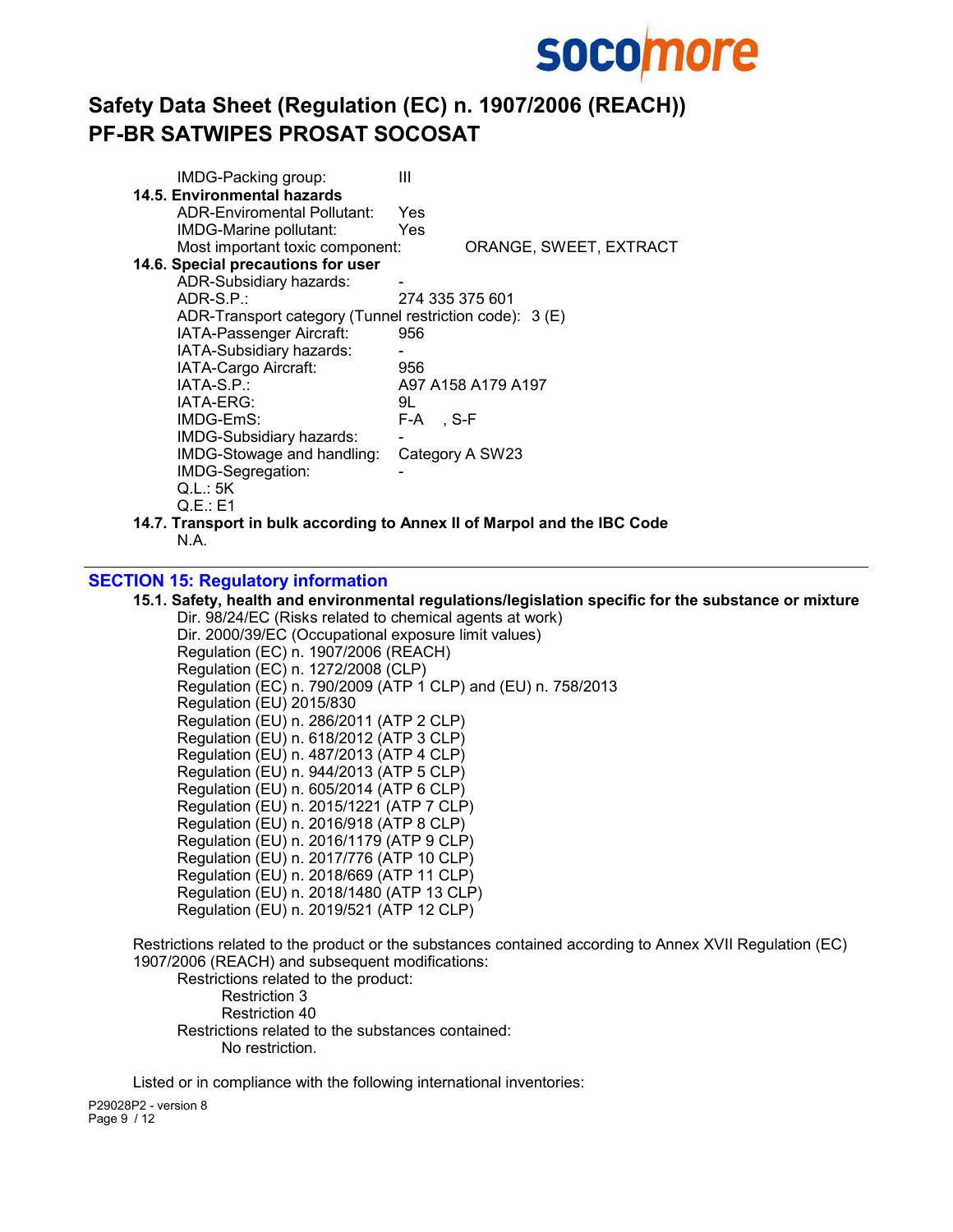

N.A.

The following substance(s) in this product has/have an identification by CAS number either in countries not affected by the REACH regulation or in regulations not yet updated to reflect the new naming convention for hydrocarbon solvents:

HYDROCARBONS, C11-C13, ISOALKANES, <2% AROMATICS (CAS: 90622-58-5)

Labelling of detergents (EC Regulations 648/2004 and 907/2006): PF-BR SATWIPES PROSAT SOCOSAT aliphatic hydrocarbons >= 30%

Labelling of biocides (Regulations 1896/2000, 1687/2002, 2032/2003, 1048/2005, 1849/2006, 1451/2007 and Directive 98/8/EC):

N.A.

Where applicable, refer to the following regulatory provisions : Directive 2003/105/CE ('Activities linked to risks of serious accidents') and subsequent amendments. 1999/13/EC (VOC directive) Dir. 2004/42/EC (VOC directive)

Provisions related to directive EU 2012/18 (Seveso III): Seveso III category according to Annex 1, part 1 Product belongs to category: E2

15.2. Chemical safety assessment

No

#### SECTION 16: Other information

N.A.: Not Applicable or Not Available

Full text of phrases referred to in Section 3: H304 May be fatal if swallowed and enters airways. EUH066 Repeated exposure may cause skin dryness or cracking. H226 Flammable liquid and vapour. H315 Causes skin irritation. H317 May cause an allergic skin reaction. H400 Very toxic to aquatic life. H410 Very toxic to aquatic life with long lasting effects.

| <b>Hazard class and</b><br>hazard category | Code    | <b>Description</b>             |
|--------------------------------------------|---------|--------------------------------|
| Flam. Liq. 3                               | 2.6/3   | Flammable liquid, Category 3   |
| Asp. Tox. 1                                | 3.10/1  | Aspiration hazard, Category 1  |
| Skin Irrit. 2                              | 3.2/2   | Skin irritation, Category 2    |
| Skin Sens. 1                               | 3.4.2/1 | Skin Sensitisation, Category 1 |

P29028P2 - version 8 Page 10 / 12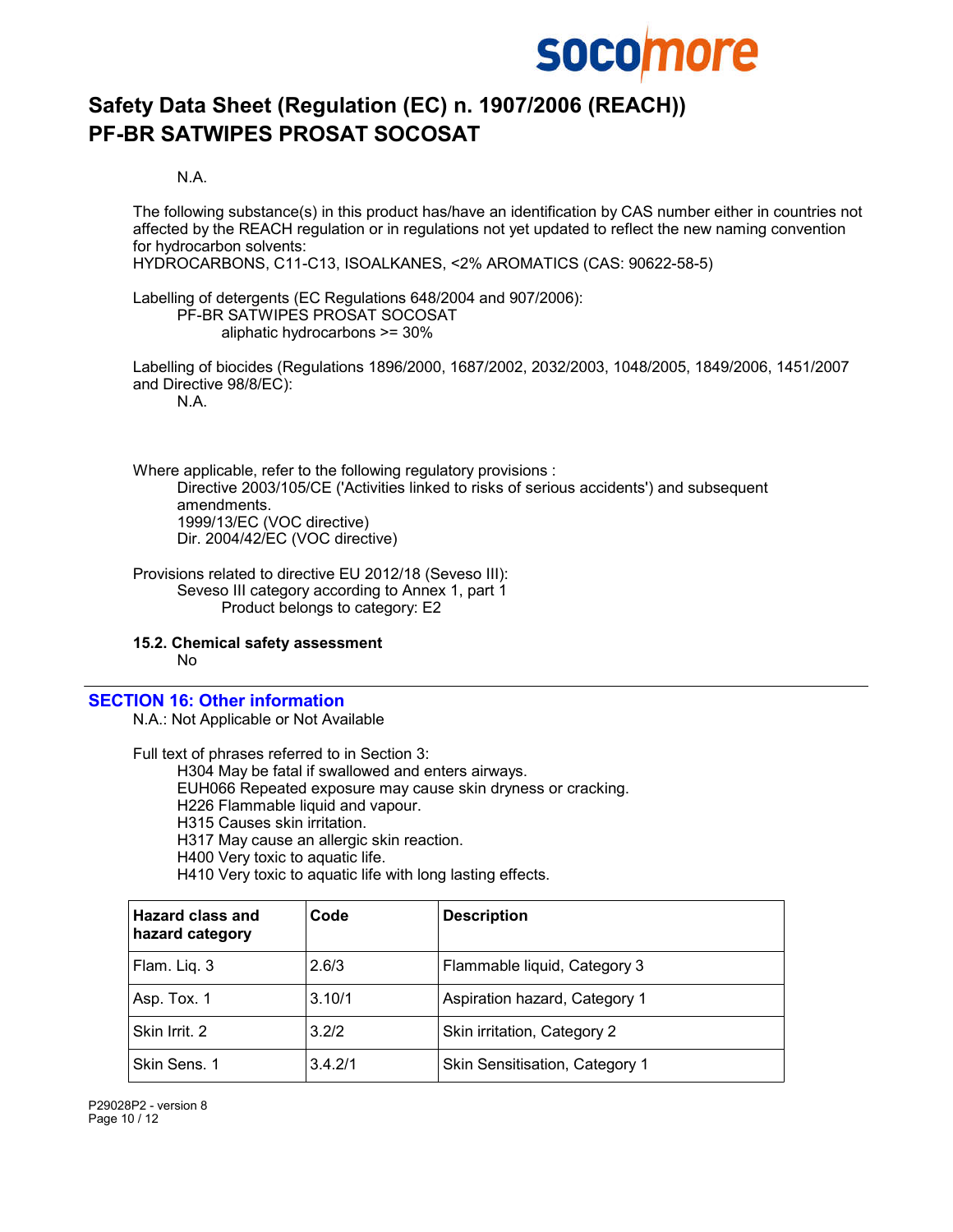

| Aquatic Acute 1          | 4.1/A1 | Acute aquatic hazard, category 1               |
|--------------------------|--------|------------------------------------------------|
| Aquatic Chronic 1        | 4.1/C1 | Chronic (long term) aquatic hazard, category 1 |
| <b>Aquatic Chronic 2</b> | 4.1/C2 | Chronic (long term) aquatic hazard, category 2 |

Classification and procedure used to derive the classification for mixtures according to Regulation (EC) 1272/2008 [CLP]:

| Classification according to Regulation (EC) Nr.<br>1272/2008 | <b>Classification procedure</b> |
|--------------------------------------------------------------|---------------------------------|
| Skin Sens. 1, H317                                           | l Calculation method            |
| Aquatic Chronic 2, H411                                      | Calculation method              |

This document was prepared by a competent person who has received appropriate training. Main bibliographic sources:

ECDIN - Environmental Chemicals Data and Information Network - Joint Research Centre, Commission of the European Communities

SAX's DANGEROUS PROPERTIES OF INDUSTRIAL MATERIALS - Eight Edition - Van Nostrand Reinold

CCNL - Appendix 1

Insert further consulted bibliography

Important confidentiality : this document contains confidential information that is proprietary to SOCOMORE. Subject to legal provisions determining otherwise, the distribution, republication or re-transmission of this document, in full or in part, must be limited to clearly identified individuals, either because they use the product, or to provide HSE information. Any communication of this document outside of this framework without our written consent is strictly forbidden.

SOCOMORE strongly advises every recipient of this safety data sheet to read it carefully and to consult experts in the field if necessary or appropriate, in order to understand the information it contains, notably the possible dangers associated with this product. The users must ensure the conformity and completeness of this information with regards to their specific use of the product.

The information contained herein is based on our state of knowledge at the above-specified date. It refers solely to the product indicated and constitutes no guarantee of particular quality. It is the responsibility of the purchaser/user to ensure that their activities conform with current legislation in force.

The information is considered correct, but it is not exhaustive and it shall be used only as a guide which is based on the current knowledge of the substance or mixture and it is applicable to the safety precautions appropriate for the product.

| ADR:        | European Agreement concerning the International Carriage of             |
|-------------|-------------------------------------------------------------------------|
|             | Dangerous Goods by Road.                                                |
| ATE:        | <b>Acute Toxicity Estimate</b>                                          |
| ATEmix:     | Acute toxicity Estimate (Mixtures)                                      |
| CAS:        | Chemical Abstracts Service (division of the American Chemical Society). |
| CLP:        | Classification, Labeling, Packaging.                                    |
| DNEL:       | Derived No Effect Level.                                                |
| EINECS:     | European Inventory of Existing Commercial Chemical Substances.          |
| GefStoffVO: | Ordinance on Hazardous Substances, Germany.                             |

P29028P2 - version 8 Page 11 / 12